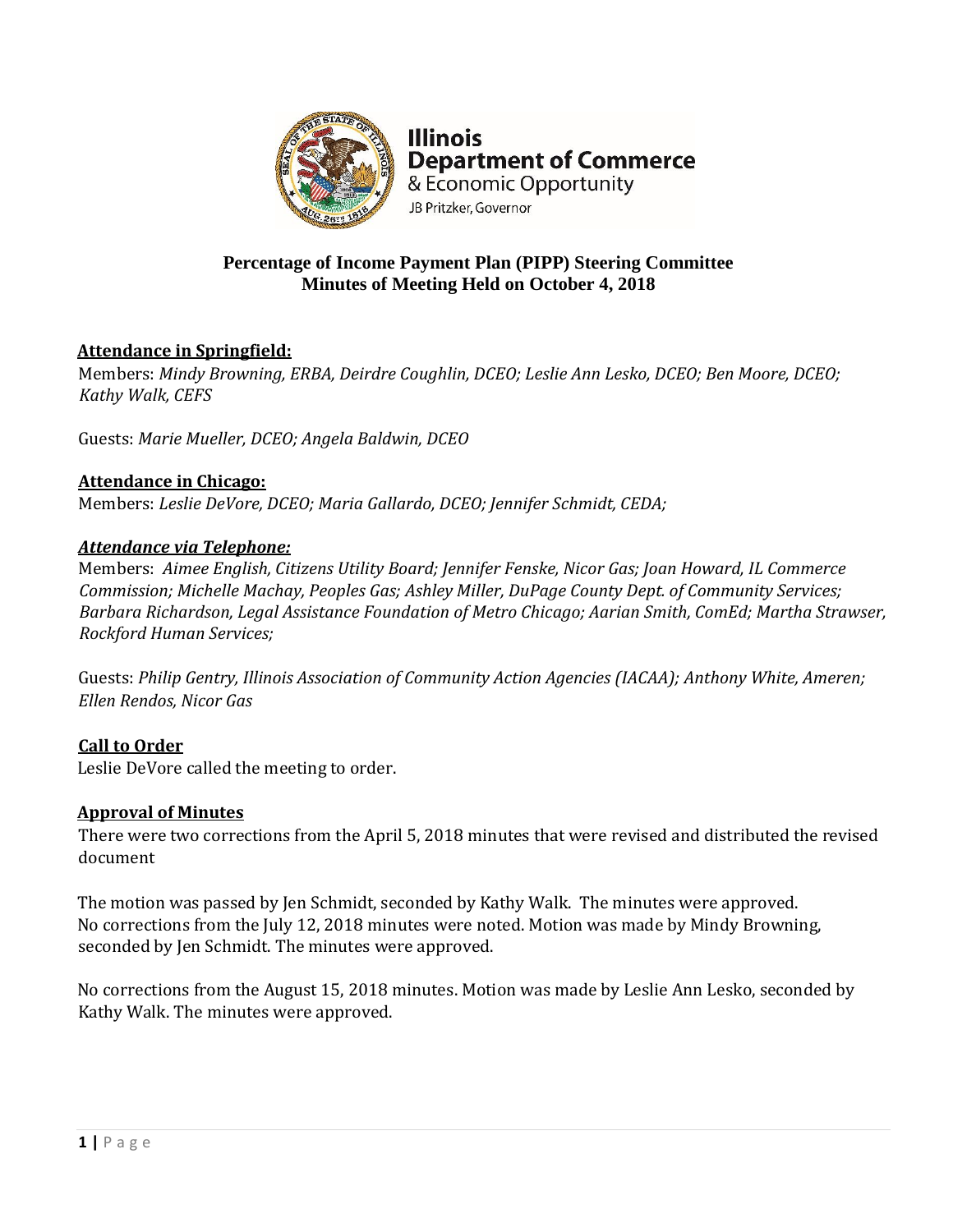# **PIPP Recertification Process and True-Up Adjustments**

Maria Gallardo provided an update. She said the biggest volume of the PIPP recertification activity is in the months of July and August. From July 1 to the present, there is a total of 16,323 customers that have been recertified. In terms of the drops, there have been 1,462 customers dropped. Jennifer Schmidt said they had a successful recertification period with dropping 444 of the 9,700 compared to last year dropping 2,000 of the 13,000 customers. She also stated that during late August, early September, CEDA did robo calls to customers whose recertification period was open with at least a week in. The success with that is the ones who answered or were left a voice mail were likely recertify.

Maria discussed whether customers were seeing their letters to remind them to recertify. Mindy Browning thought their recertification activity went much smoother compared to previous years, the population was more manageable, and the intake staff knew what they were doing.

## **2019 Program Year Start-Up**

Maria said that for the PY2019, the Department intends to allocate a total of \$40 million, which is the same as last year (PY18). She reiterated that the PIPP True-UP adjustment funds come from the PIPP allocation. Maria also said that there are 17 local agencies accepting new PIPP applications starting in October and 18 LAAs are not because they have reached their allocation funding during the recertification summer months. Nicor asked for a list of the agencies that are accepting applications, and Leslie Ann Lesko said she would send it out to the group after the meeting.

## **Special PIPP Steering Meeting (August 15, 2018)**

OCA convened this special meeting to discuss the significant increase in state funding needed because of higher True-Ups experienced during the recertifications to date. Maria indicated that OCA sent each utility a sample of 10 customers (5 with highest state benefit increases and 5 highest budget bill increase) with the highest increases since July 1. The biggest trend found on the sample was the colder weather increased the customers usage and as a result, they are having a higher budget bill.

The meeting discussed the impact also of having a fixed budget bill set for 12 months and that no consumer education nor account verification is done until the customer recertifies. Therefore, the group felt the need to re-convene the Consumer Education Subcommittee to further discuss ways to educate customers on the impact their usage could have in their next budget bill and to educate them or refer them to utilities' energy efficiency programs and weatherization.

#### **Consumer Education Subcommittee (September 25, 2018)**

Maria said the group discussed having more frequent true-ups to ease the impact of having a higher budget bill amount when the customer trues-up annually. However, the group agreed it will be too challenging for the LAAs to manage as they earn their Admin and Program Support through benefits provided. Therefore, they will not be compensated with all these extra client interventions. Also, the group realized frequent true-ups will confuse the customers.

The group concluded that the utilities will see if they can contact PIPP customers through robocalls (for example) or other ways and refer them to the utilities' energy efficiency programs.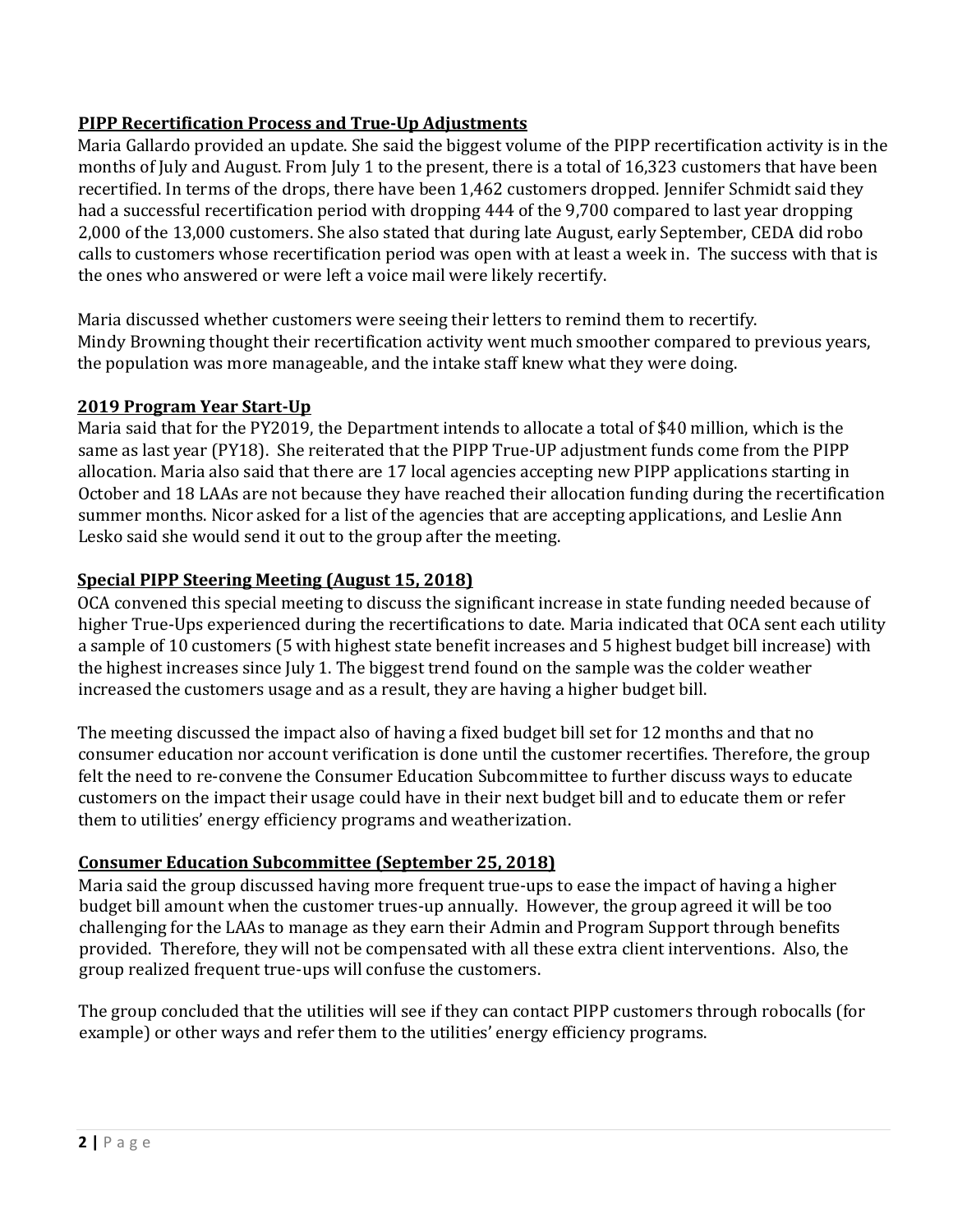The Attorney Generals' Office and the Citizens Utility Board (CUB) will design a poster that will include the electric and gas Prices from the Alternative Suppliers, so customers can compare their rates against the utility price.

OCA will develop new usage reports with the help of utilities for LAAs to use this data to contact customers with higher usage prior to recertification – in time to possibly affect their usage habits. We need to also discuss how these reports will be used and what will be the expectation.

Another special meeting will be scheduled on November 5, 2018. A meeting invite will follow.

## **Discussion of the suggested "Upside-Down Report" and Procedure**

Jennifer Fenske said the utilities are more than willing to run reports of customers that would have a higher True-Up and give it to the LAAs for follow-up. However, she said Nicor currently does not have the IT resources to do a more in depth and frequent report. Maria stated this will require the agencies to do a manual client intervention and having a standard process and frequency will help them utilize these reports. She also stated that they feel the customers would be trusting if the letter came from the agency rather than a call from the utilities.

Maria said it would be hard to know how much an agency can handle manually. Leslie DeVore said having something is better than having nothing and the agencies may be limited. She also suggested that we can work with the LAAs and provide them with a template letter, so they can send it out.

Kathy Walk said she had Melanie from Ameren prepare a report, at the time she had a little over 900 people on PIPP and 90 were on the "Upside-Down report", which includes PIPP customers who are having a higher usage and therefore, could experience a higher True-Up later. She had it done because they are in the process of working with Ameren, targeting PIPP customers (Christian & Montgomery counties to start with) who have large increases and needed to know who these customers are. Kathy said they are going to do an education module with them which will cover understanding their bill and how what they do is going to impact budget billing. The other module is working with the U of I Extension Office where they have been doing Energy Conservation workshops and they are going to tailor that for the PIPP customers to give tips for better usage. They are also going to meet one-on-one with people to see if there have been changes. The customers will have to agree to the audit and get all light bulbs changed to LED and smart strip insulations as part of this special program. For all the modules that are completed, there will be a \$25 credit on the utility bill that could be up to \$100 if they complete all four modules.

Maria asked how they were funding it and Kathy said this is a special program they are running with Ameren funds.

Maria and Jen Schmidt said OCA will get together with a few agencies to come up with a standard report that all the utilities can provide the same data, so it would be easy to look through for the agencies who have multiple utilities. Mindy Browning suggested that if it were done in an excel spreadsheet, it would be easier to do a mail merge for a letter. Jen stated that part of the letter must be customized by each individual agency and what resources are available from the utilities they serve and their own